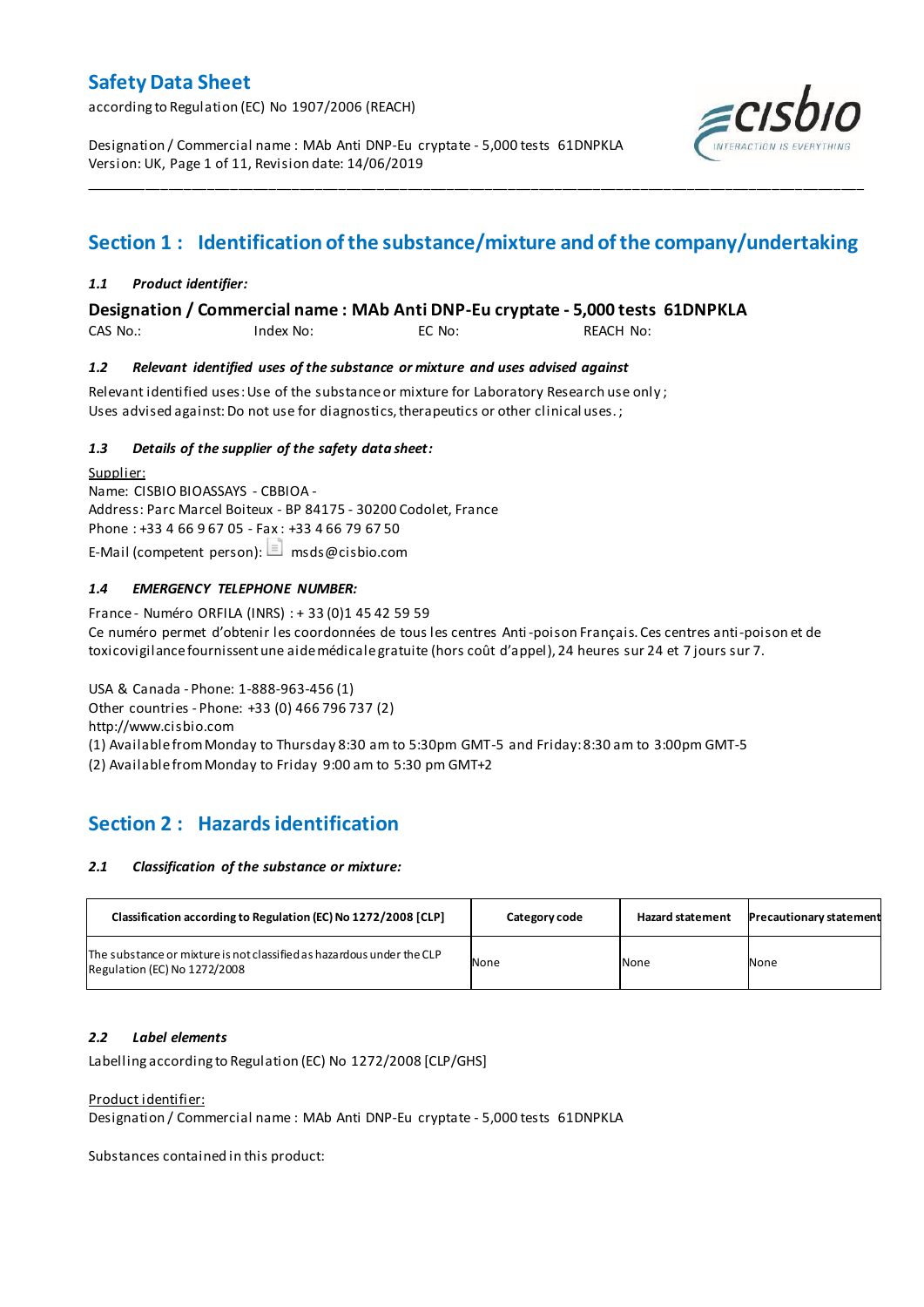according to Regulation (EC) No 1907/2006 (REACH)

Designation / Commercial name : MAb Anti DNP-Eu cryptate - 5,000 tests 61DNPKLA Version: UK, Page 2 of 11, Revision date: 14/06/2019



Hazard pictograms

Signal word:

Hazard and precautionary statements:

#### *2.3 Other hazards*

The mixture does not contain substances classified as 'Substances of Very High Concern' (SVHC) >= 0.1% published by the European CHemicals Agency (ECHA) under article 57 of REACH. The mixture satisfies neither the PBT nor the vPvB criteria for mixtures in accordance with annexe XIII of the REACH regulations EC 1907/2006. ; Adverse human health effects and symptoms:

\_\_\_\_\_\_\_\_\_\_\_\_\_\_\_\_\_\_\_\_\_\_\_\_\_\_\_\_\_\_\_\_\_\_\_\_\_\_\_\_\_\_\_\_\_\_\_\_\_\_\_\_\_\_\_\_\_\_\_\_\_\_\_\_\_\_\_\_\_\_\_\_\_\_\_\_\_\_\_\_\_\_\_\_\_\_\_\_\_\_\_\_\_\_\_\_\_\_\_\_\_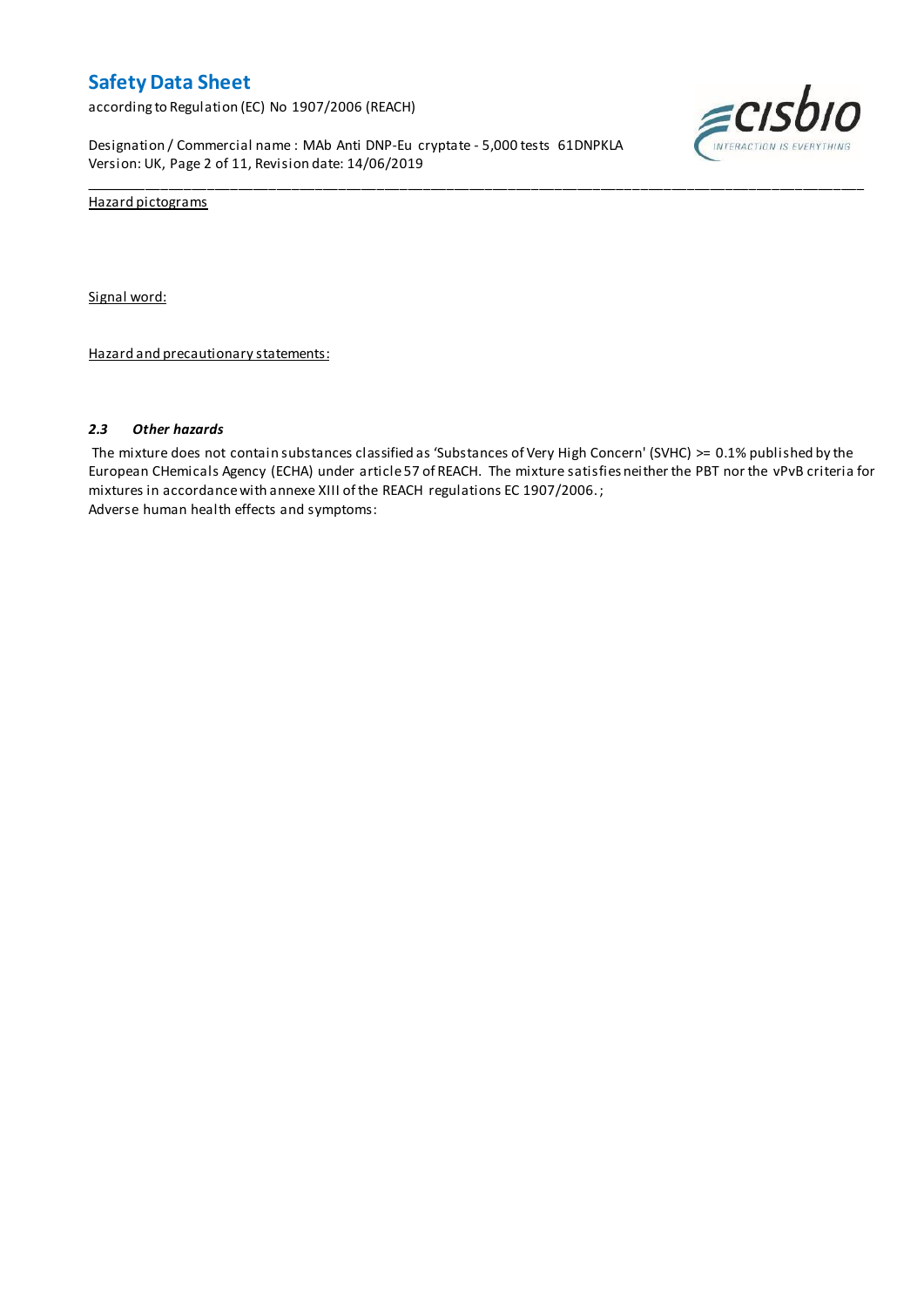according to Regulation (EC) No 1907/2006 (REACH)



Designation / Commercial name : MAb Anti DNP-Eu cryptate - 5,000 tests 61DNPKLA Version: UK, Page 3 of 11, Revision date: 14/06/2019

## **Section 3 : Composition/information on ingredients**

### *3.2 Mixtures*

Hazardous ingredients:

This mixture does not contain any hazardous substances at the concentration limits given in Regulation (EC) No. 1272/2008 and OSHA Hazard Communication Standard 29 CFR 1910.1200.

\_\_\_\_\_\_\_\_\_\_\_\_\_\_\_\_\_\_\_\_\_\_\_\_\_\_\_\_\_\_\_\_\_\_\_\_\_\_\_\_\_\_\_\_\_\_\_\_\_\_\_\_\_\_\_\_\_\_\_\_\_\_\_\_\_\_\_\_\_\_\_\_\_\_\_\_\_\_\_\_\_\_\_\_\_\_\_\_\_\_\_\_\_\_\_\_\_\_\_\_\_

Additional information: Full text of H- and EUH-phrases: see SECTION 16.

## **Section 4 : First aid measures**

### *4.1 Description of first aid measures*

**General information**:Do not leave affected person unattended. ; Remove affected person from the danger area and lay down. ;

Following inhalation:In case of respiratory tract irritation, consult a physician. ; Provide fresh air.;

**Following skin contact**:After contact with skin, wash immediately with water ; Remove contaminated clothing ;

**Following eye contact**:After contact with the eyes, rinse with water with the eyelids open for a sufficient length of time, then consult an ophthalmologist immediately. ;

**Following ingestion**:Do NOT induce vomiting. ; Give nothing to eat or drink. ; If accidentally swallowed rinse the mouth with plenty of water (only if the person is conscious) and obtain immediate medical attention. ;

**Self-protection of the first aider**:

### *4.2 Most important symptoms and effects, both acute and delayed*

Symptoms:No known symptoms to date. ; Effects:

### *4.3 Indication of any immediate medical attention and special treatment needed*

Notes for the doctor:

## **Section 5 : Firefighting measures**

### *5.1 Extinguishing media:*

**Suitable extinguishing media**:This product is not flammable. Use extinguishing agent suitable for type of surrounding fire ;

### *5.2 Special hazards arising from the substance or mixture*

Hazardous combustion products:/

### *5.3 Advice for fire-fighters*

Wear Protective clothing. ;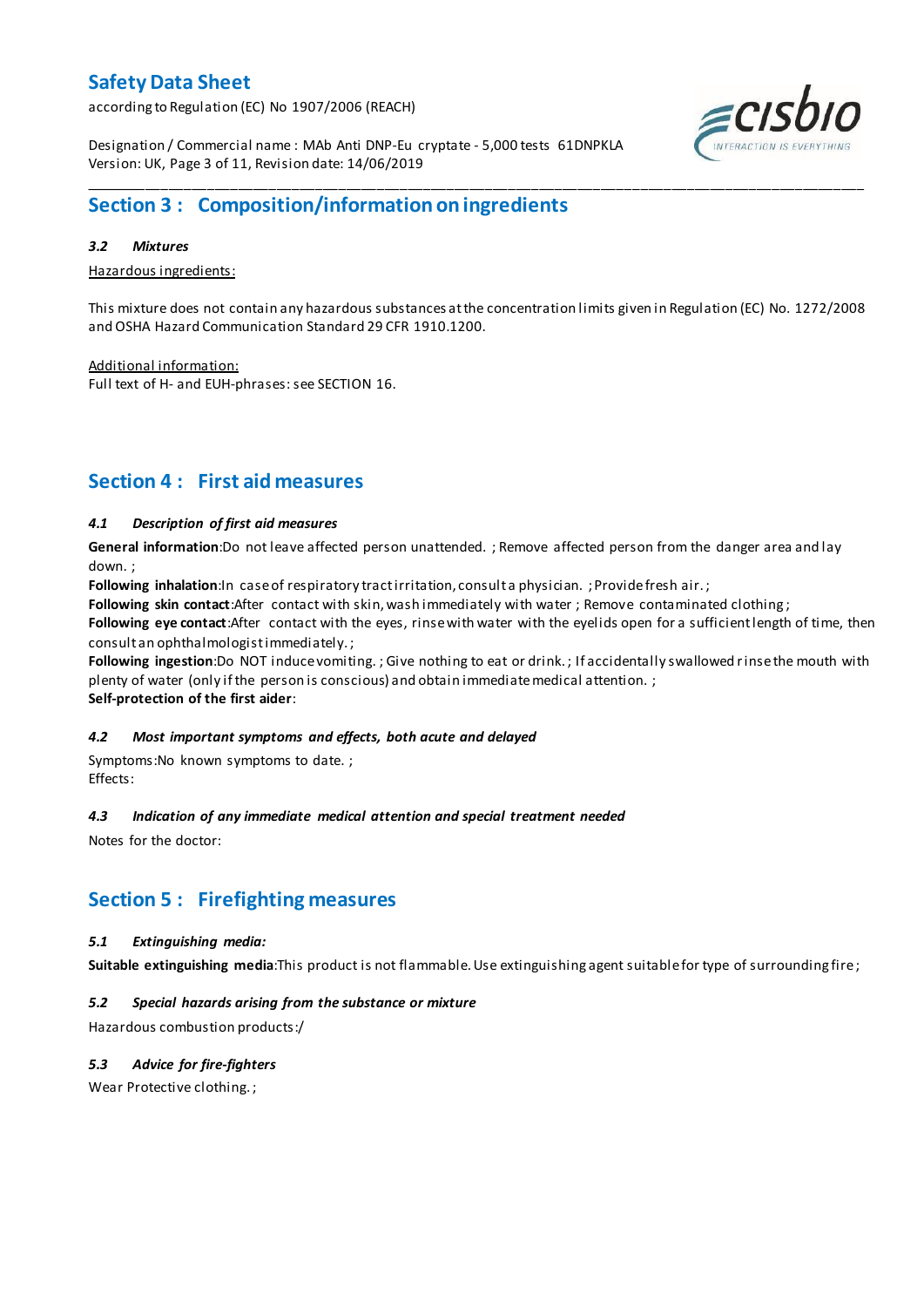according to Regulation (EC) No 1907/2006 (REACH)

Designation / Commercial name : MAb Anti DNP-Eu cryptate - 5,000 tests 61DNPKLA Version: UK, Page 4 of 11, Revision date: 14/06/2019



## **Section 6 : Accidental release measures**

### *6.1 Personal precautions, protective equipment and emergency procedures*

Emergency procedures: Provide adequate ventilation. ; Emergency procedures: Remove persons to safety. ; Personal precautions: Use personal protection equipment (see section 8). ;

\_\_\_\_\_\_\_\_\_\_\_\_\_\_\_\_\_\_\_\_\_\_\_\_\_\_\_\_\_\_\_\_\_\_\_\_\_\_\_\_\_\_\_\_\_\_\_\_\_\_\_\_\_\_\_\_\_\_\_\_\_\_\_\_\_\_\_\_\_\_\_\_\_\_\_\_\_\_\_\_\_\_\_\_\_\_\_\_\_\_\_\_\_\_\_\_\_\_\_\_\_

### *6.2 Environmental precautions*

Do not allow to enter into surface water or drains. ; Ensure all waste water is collected and treated via a waste water treatment plant. ;

#### *6.3 Methods and material for containment and cleaning up*

For cleaning up:Suitable material for taking up: Absorbing material, organic ; Other information:

### *6.4 Reference to other sections*

Additional information:

## **Section 7 : Handling and storage**

### *7.1 Precautions for safe handling*

#### Protective measures:

Advice on safe handling:Avoid contact with skin, eyes and clothes. ; Avoid: Eye contact ; Avoid: Generation/formation of aerosols ; Avoid: Skin contact ; Avoid: inhalation ; In the immediate working surroundings there must be: Emergency shower installed ; In the immediate working surroundings there must be: Provide eye shower and label its location conspicuously; Wash contaminated clothing immediately. ;

Fire preventions:

Do not eat, drink or smoke in areas where reagents are handled. ; Do not pipet by mouth ; Wear suitable one-way gloves at work ;

Advice on general occupational hygiene

Handle in accordance with good industrial hygiene and safety practice ; Observe technical data sheet. ; Remove contaminated, saturated clothing. ; Wash hands before breaks and after work. ;

### *7.2 Conditions for safe storage, including any incompatibilities*

Technical measures and storage conditions:

Requirements for storage rooms and vessels: Keep container tightly closed. ; Keep-store only in original container or in properly labeled containers ; Hints on storage assembly: Materials to avoid: Further information on storage conditions:

#### *7.3 Specific end uses:*

Recommendations on specific end uses: Observe technical data sheet. ;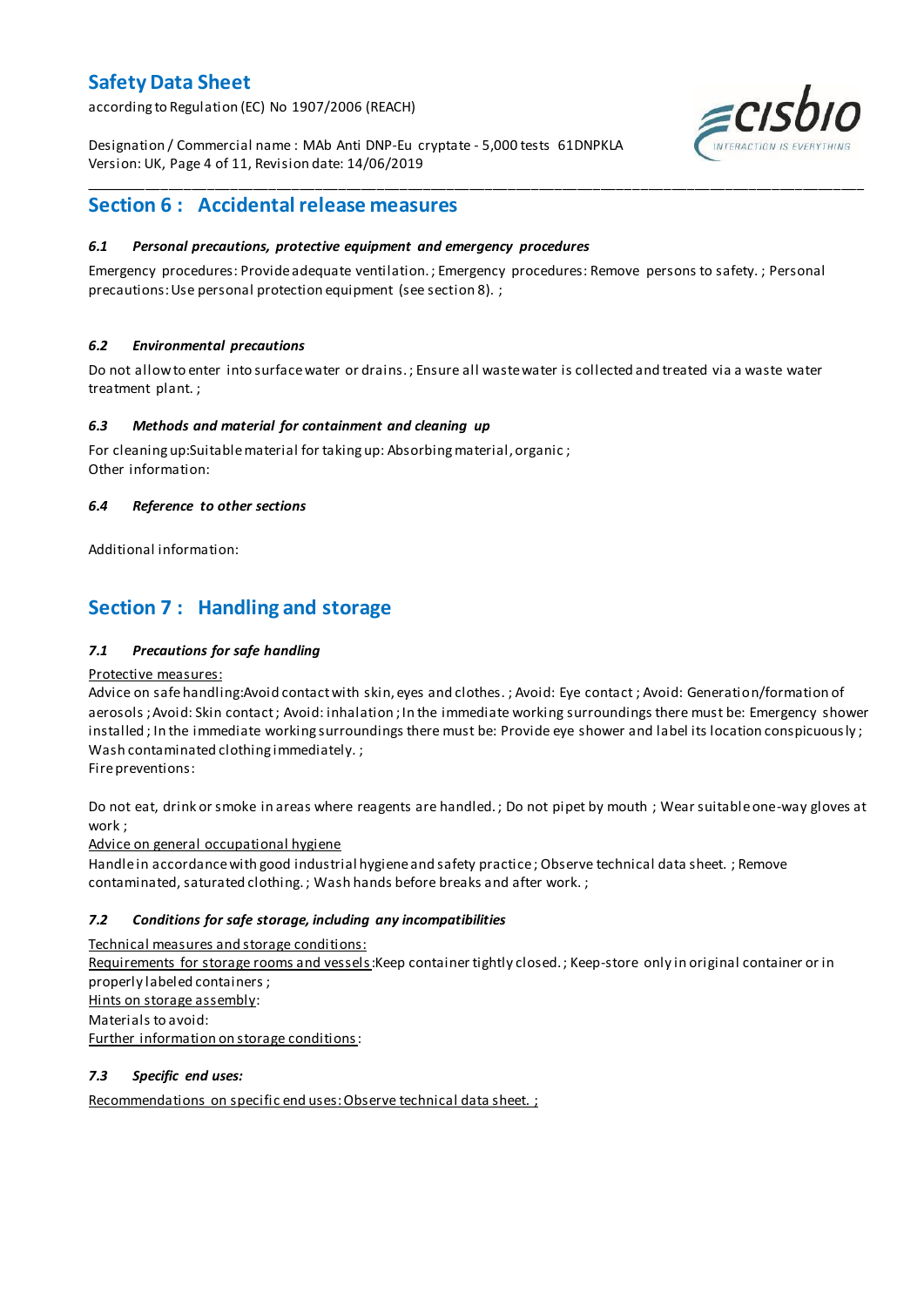according to Regulation (EC) No 1907/2006 (REACH)

Designation / Commercial name : MAb Anti DNP-Eu cryptate - 5,000 tests 61DNPKLA Version: UK, Page 5 of 11, Revision date: 14/06/2019

\_\_\_\_\_\_\_\_\_\_\_\_\_\_\_\_\_\_\_\_\_\_\_\_\_\_\_\_\_\_\_\_\_\_\_\_\_\_\_\_\_\_\_\_\_\_\_\_\_\_\_\_\_\_\_\_\_\_\_\_\_\_\_\_\_\_\_\_\_\_\_\_\_\_\_\_\_\_\_\_\_\_\_\_\_\_\_\_\_\_\_\_\_\_\_\_\_\_\_\_\_



# **Section 8 : Exposure controls/personal protection**

### *8.1 Control parameters*

Preliminary remark:

- 8.1.1 Occupational exposure limits:
	- France
	- Spain
	- **•** Germany
	- Italia
	- Greece
	- UK
	- OSHA (USA)
- 8.1.2 Biological limit values (Germany):
- 8.1.3 Exposure limits at intended use (Germany):
- 8.1.4 DNEL/PNEC-values:
	- DNEL worker
	- DNEL consumer

DNEL remark:

• PNEC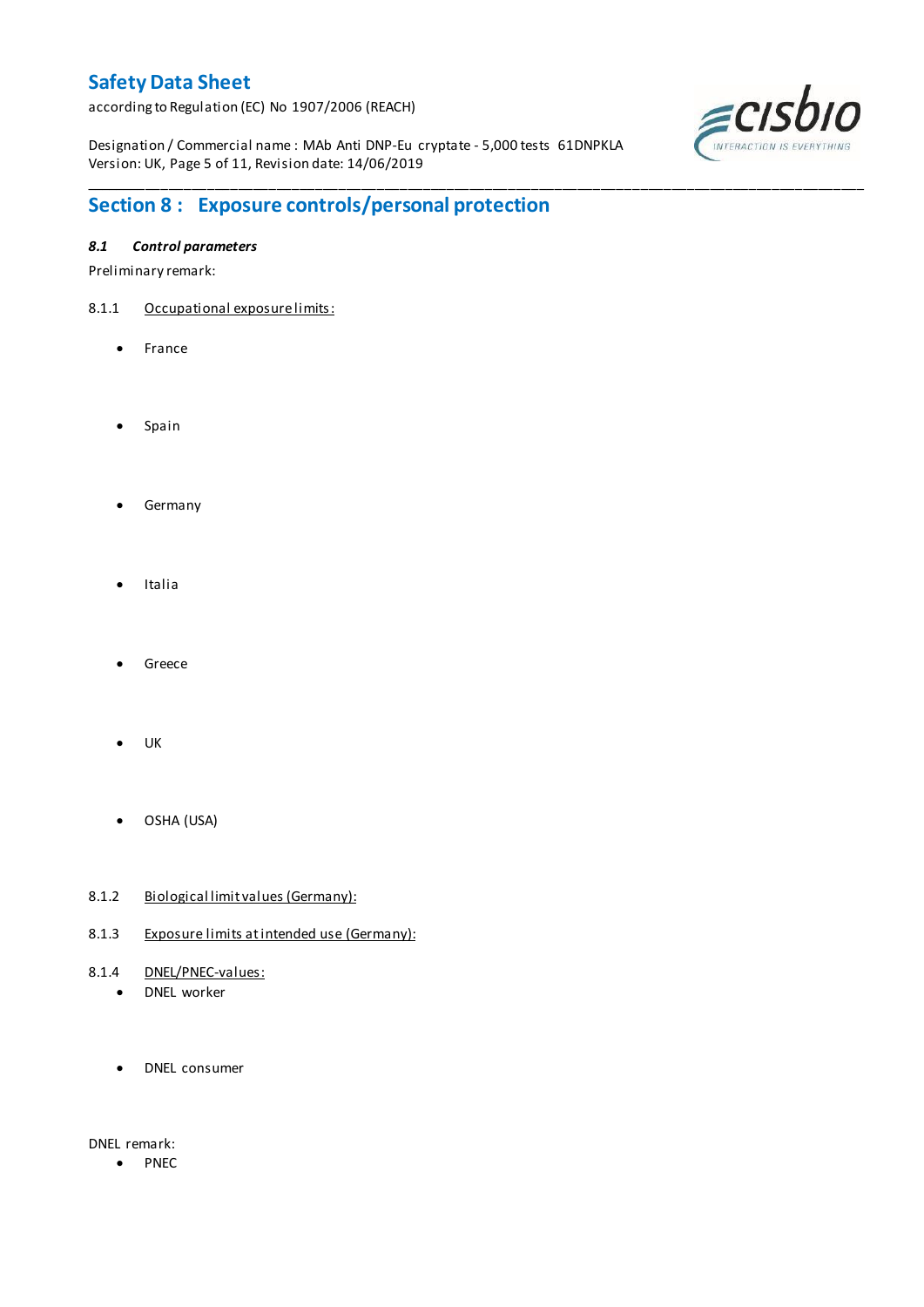according to Regulation (EC) No 1907/2006 (REACH)

 $=$   $CIS$ 

Designation / Commercial name : MAb Anti DNP-Eu cryptate - 5,000 tests 61DNPKLA Version: UK, Page 6 of 11, Revision date: 14/06/2019

PNEC remark: Control parameters remark:

#### *8.2 Exposure controls*

- 8.2.1 Appropriate engineering controls:
- 8.2.2 Personal protective equipment:

**Eye / Face protection**: Safety glasses with side-shields ;

**Skin protection**:Gloves ; Laboratory coats ;

**Respiratory protection**:Ensure adequate ventilation ;

**Thermal hazards**:

8.2.3 Environmental exposure controls:

## **Section 9 : Physical and chemical properties**

#### *9.1 Information on basic physical and chemical properties*

Appearance

| Physical state        | Solid  |
|-----------------------|--------|
| Colour                | White: |
| Odour                 |        |
| Odour threshold (ppm) |        |

\_\_\_\_\_\_\_\_\_\_\_\_\_\_\_\_\_\_\_\_\_\_\_\_\_\_\_\_\_\_\_\_\_\_\_\_\_\_\_\_\_\_\_\_\_\_\_\_\_\_\_\_\_\_\_\_\_\_\_\_\_\_\_\_\_\_\_\_\_\_\_\_\_\_\_\_\_\_\_\_\_\_\_\_\_\_\_\_\_\_\_\_\_\_\_\_\_\_\_\_\_

|                                                             |                                           | Value | Concentration<br>(mol/L) | Method | Temperature (°C) | Pressure (kPa) | Remark |
|-------------------------------------------------------------|-------------------------------------------|-------|--------------------------|--------|------------------|----------------|--------|
| pH                                                          |                                           |       |                          |        |                  |                |        |
| Melting point (°C)                                          |                                           |       |                          |        |                  |                |        |
| Freezing point (°C)                                         |                                           |       |                          |        |                  |                |        |
| Initial boiling point/boiling range (°C)                    |                                           |       |                          |        |                  |                |        |
| Flash point (°C)                                            |                                           |       |                          |        |                  |                |        |
| Evaporation rate (kg/m <sup>2</sup> /h)                     |                                           |       |                          |        |                  |                |        |
| Flammability (type : ) (%)                                  |                                           |       |                          |        |                  |                |        |
| Upper/lower<br>flammability or explosive<br>limits          | Upper explosive limit<br>(%)              |       |                          |        |                  |                |        |
|                                                             | Lower explosive limit (%)                 |       |                          |        |                  |                |        |
| Vapour pressure (kPa)                                       |                                           |       |                          |        |                  |                |        |
| Vapour density (g/cm <sup>3</sup> )                         |                                           |       |                          |        |                  |                |        |
|                                                             | Density $(g/cm3)$                         |       |                          |        |                  |                |        |
| Densities                                                   | Relative density (g/cm <sup>3</sup> )     |       |                          |        |                  |                |        |
|                                                             | Bulk density (g/cm <sup>3</sup> )         |       |                          |        |                  |                |        |
|                                                             | Critical density (g/cm <sup>3</sup> )     |       |                          |        |                  |                |        |
| Solubility (Type: ) (g/L)                                   |                                           |       |                          |        |                  |                |        |
| Partition coefficient (log Pow)<br>n-octanol/water at pH :  |                                           |       |                          |        |                  |                |        |
| Auto-ignition temperature (°C)                              |                                           |       |                          |        |                  |                |        |
| Decomposition temperature (°C)<br>Decomposition energy : kJ |                                           |       |                          |        |                  |                |        |
| Viscosity                                                   | Viscosity, dynamic (poiseuille)           |       |                          |        |                  |                |        |
|                                                             | Viscosity, cinematic (cm <sup>3</sup> /s) |       |                          |        |                  |                |        |
| Oxidising properties                                        |                                           |       |                          |        |                  |                |        |
| <b>Explosive properties</b>                                 |                                           |       |                          |        |                  |                |        |

#### *9.2 Other information:*

No other relevant data available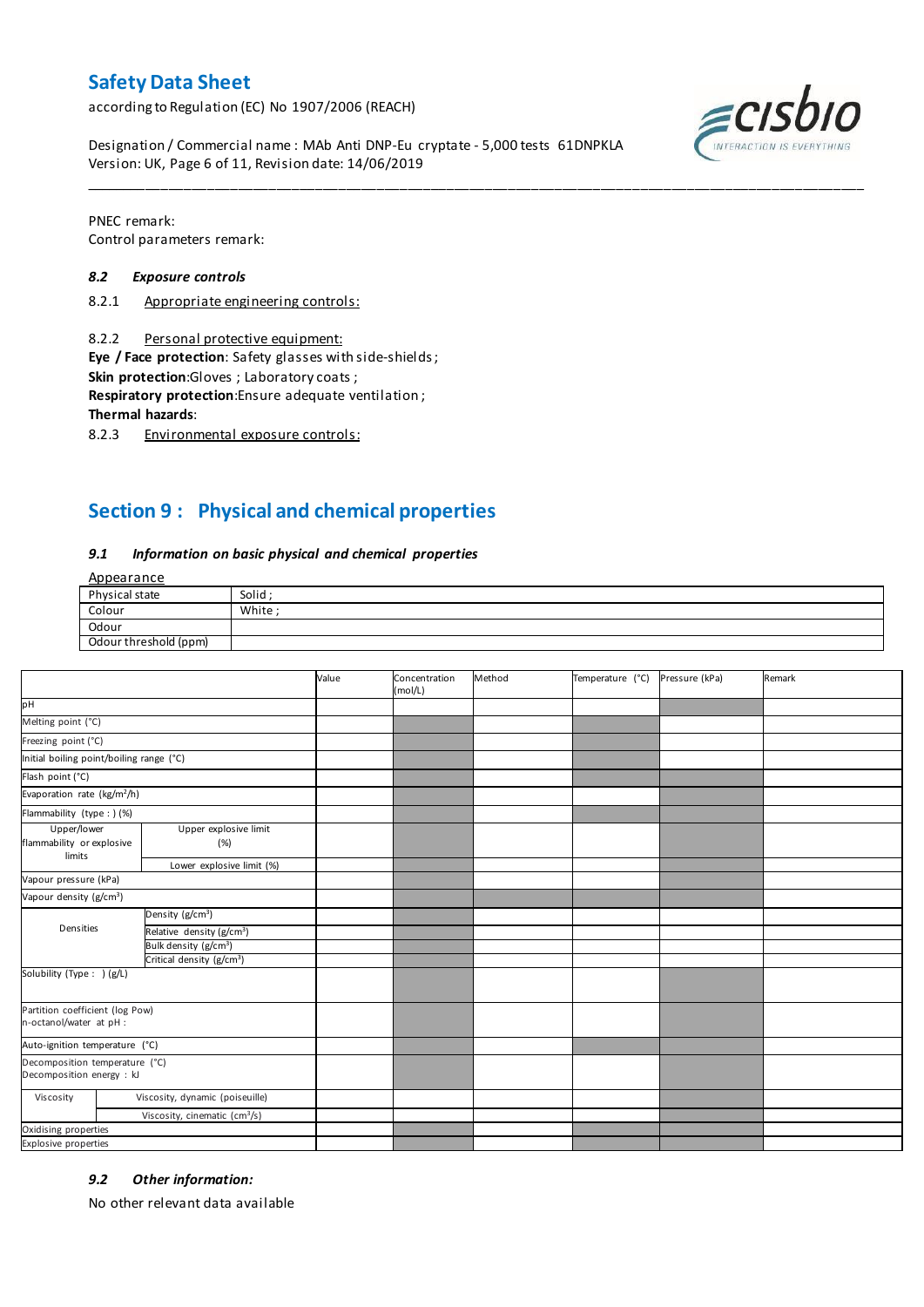according to Regulation (EC) No 1907/2006 (REACH)

Designation / Commercial name : MAb Anti DNP-Eu cryptate - 5,000 tests 61DNPKLA Version: UK, Page 7 of 11, Revision date: 14/06/2019



### **Section 10 : Stability and reactivity**

- *10.1 Reactivity* This material is considered to be non-reactive under normal use conditions. ;
- *10.2 Chemical stability*
- *10.3 Possibility of hazardous reactions*
- *10.4 Conditions to avoid:*
- *10.5 Incompatible materials:*

#### *10.6 Hazardous decomposition products:*

Does not decompose when used for intended uses. ; Thermal decomposition can lead to the escape of irritating gases and vapors. ;

\_\_\_\_\_\_\_\_\_\_\_\_\_\_\_\_\_\_\_\_\_\_\_\_\_\_\_\_\_\_\_\_\_\_\_\_\_\_\_\_\_\_\_\_\_\_\_\_\_\_\_\_\_\_\_\_\_\_\_\_\_\_\_\_\_\_\_\_\_\_\_\_\_\_\_\_\_\_\_\_\_\_\_\_\_\_\_\_\_\_\_\_\_\_\_\_\_\_\_\_\_

### **Section 11 : Toxicological information**

Toxicokinetics, metabolism and distribution

#### *11.1 Information on toxicological effects*

#### Substances

**Acute toxicity**

Animal data: Acute oral toxicity:

Acute dermal toxicity:

Acute inhalative toxicity:

Practical experience / human evidence: Assessment / Classification: General Remark:

#### **Skin corrosion/irritation**

Animal data:

In-vitro skin test method: In-vitro skin test result: Assessment / Classification:

#### **Eye damage/irritation**

Animal data:

In vitro eye test method: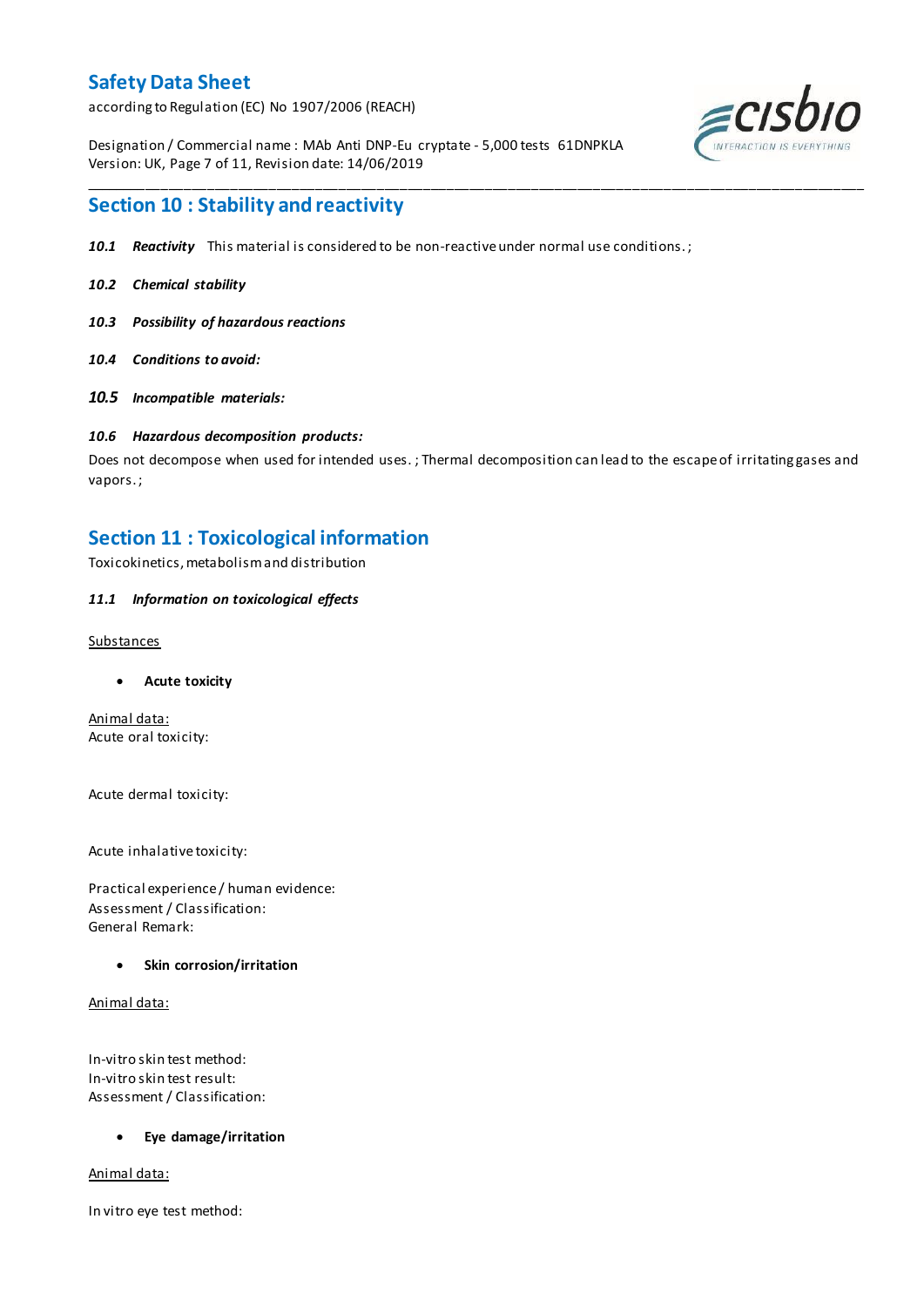according to Regulation (EC) No 1907/2006 (REACH)

Designation / Commercial name : MAb Anti DNP-Eu cryptate - 5,000 tests 61DNPKLA Version: UK, Page 8 of 11, Revision date: 14/06/2019

\_\_\_\_\_\_\_\_\_\_\_\_\_\_\_\_\_\_\_\_\_\_\_\_\_\_\_\_\_\_\_\_\_\_\_\_\_\_\_\_\_\_\_\_\_\_\_\_\_\_\_\_\_\_\_\_\_\_\_\_\_\_\_\_\_\_\_\_\_\_\_\_\_\_\_\_\_\_\_\_\_\_\_\_\_\_\_\_\_\_\_\_\_\_\_\_\_\_\_\_\_

In vitro eye test result: Assessment / Classification:

#### **CMR effects (carcinogenity, mutagenicity and toxicity for reproduction)**

o Germ cell mutagenicity:

Animal data:

Assessment / Classification:

o Carcinogenicity

Practical experience / human evidence: Animal data:

Other information: Assessment / Classification:

o Reproductive toxicity

Practical experience / human evidence: Animal data:

Other information: Assessment / Classification:

Overall assessment on CMR properties:

- **Specific target organ toxicity (single exposure)**
	- o STOT SE 1 and 2

Animal data:

Other information:

o STOT SE 3

Practical experience / human evidence:

Other information: Assessment / Classification:

**Specific target organ toxicity (repeated exposure)**

Practical experience / human evidence: Animal data:

Assessment / Classification: Other information

**Aspiration hazard**

Practical experience / human evidence:

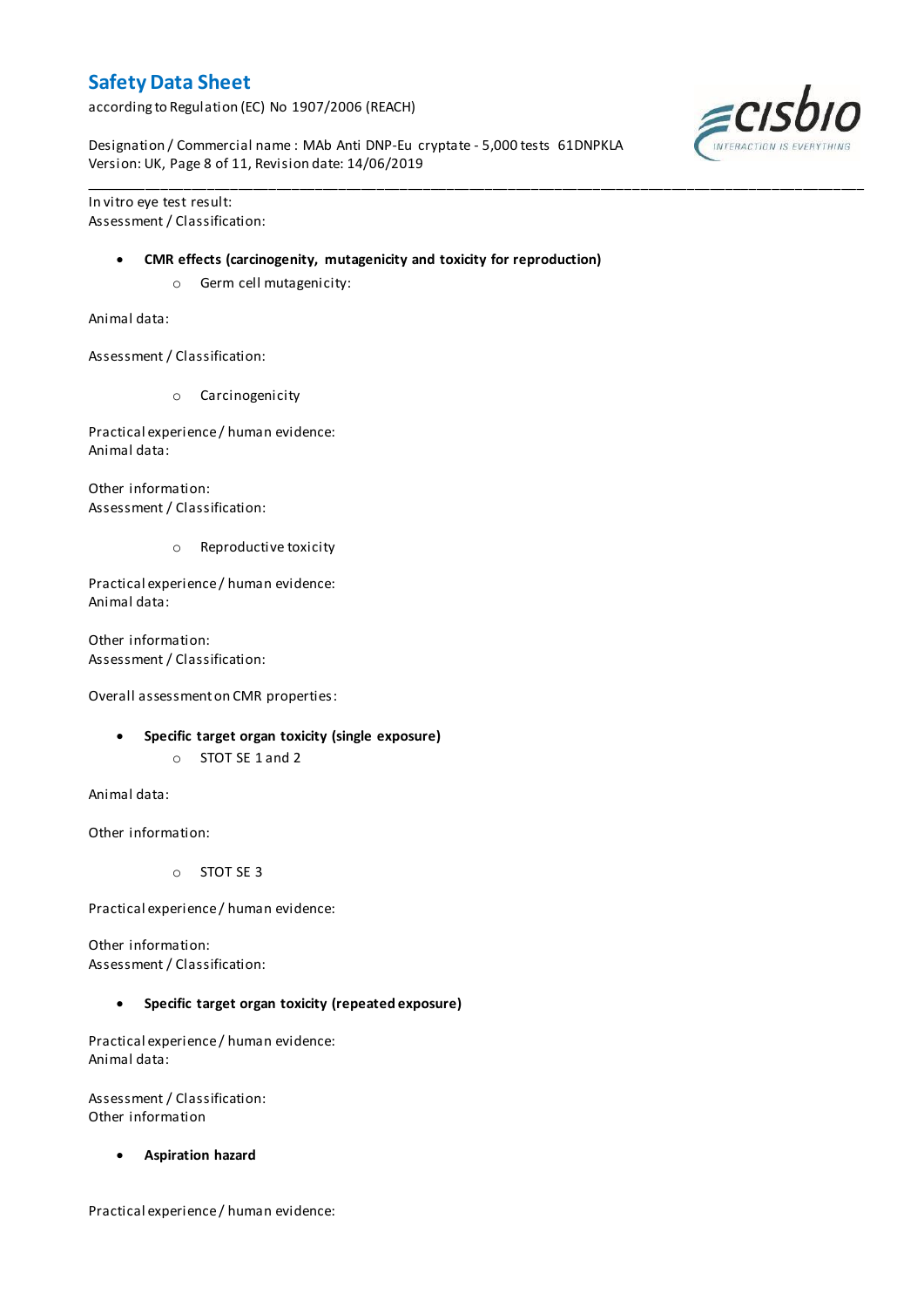according to Regulation (EC) No 1907/2006 (REACH)

Designation / Commercial name : MAb Anti DNP-Eu cryptate - 5,000 tests 61DNPKLA Version: UK, Page 9 of 11, Revision date: 14/06/2019



Experimental data: viscosity data: see SECTION 9. Assessment / Classification: Remark:

11.1.1 Mixtures No toxicological information is available for the mixture itself

## **Section 12 : Ecological information**

In case that test data regarding one endpoint/differentiation exist for the mixture itself, the classification is carried out according to the substance criteria (excluding biodegradation and bioaccumulation). If no test data exist, the criteria for mixture classification has to be used (calculation method); in this case the toxicological data of the ingredients are shown.

\_\_\_\_\_\_\_\_\_\_\_\_\_\_\_\_\_\_\_\_\_\_\_\_\_\_\_\_\_\_\_\_\_\_\_\_\_\_\_\_\_\_\_\_\_\_\_\_\_\_\_\_\_\_\_\_\_\_\_\_\_\_\_\_\_\_\_\_\_\_\_\_\_\_\_\_\_\_\_\_\_\_\_\_\_\_\_\_\_\_\_\_\_\_\_\_\_\_\_\_\_

### *12.1 Aquatic toxicity:*

Acute (short-term) fish toxicity

Chronic (long-term) fish toxicity

Acute (short-term) toxicity to crustacea

Chronic (long-term) toxicity to crustacea

Acute (short-term) toxicity to algae and cyanobacteria

Toxicity to microorganisms and other aquatic plants / organisms

Assessment / Classification:

### *12.2 Persistence and degradability*

Biodegradation:

Abiotic Degradation:

Assessment / Classification:

#### *12.3 Bioaccumulative potential*

Bioconcentration factor (BCF):

*12.4 Mobility in soil*

#### *12.5 Results of PBT and vPvB assessment*

#### *12.6 Other adverse effects:*

Additional ecotoxicological information: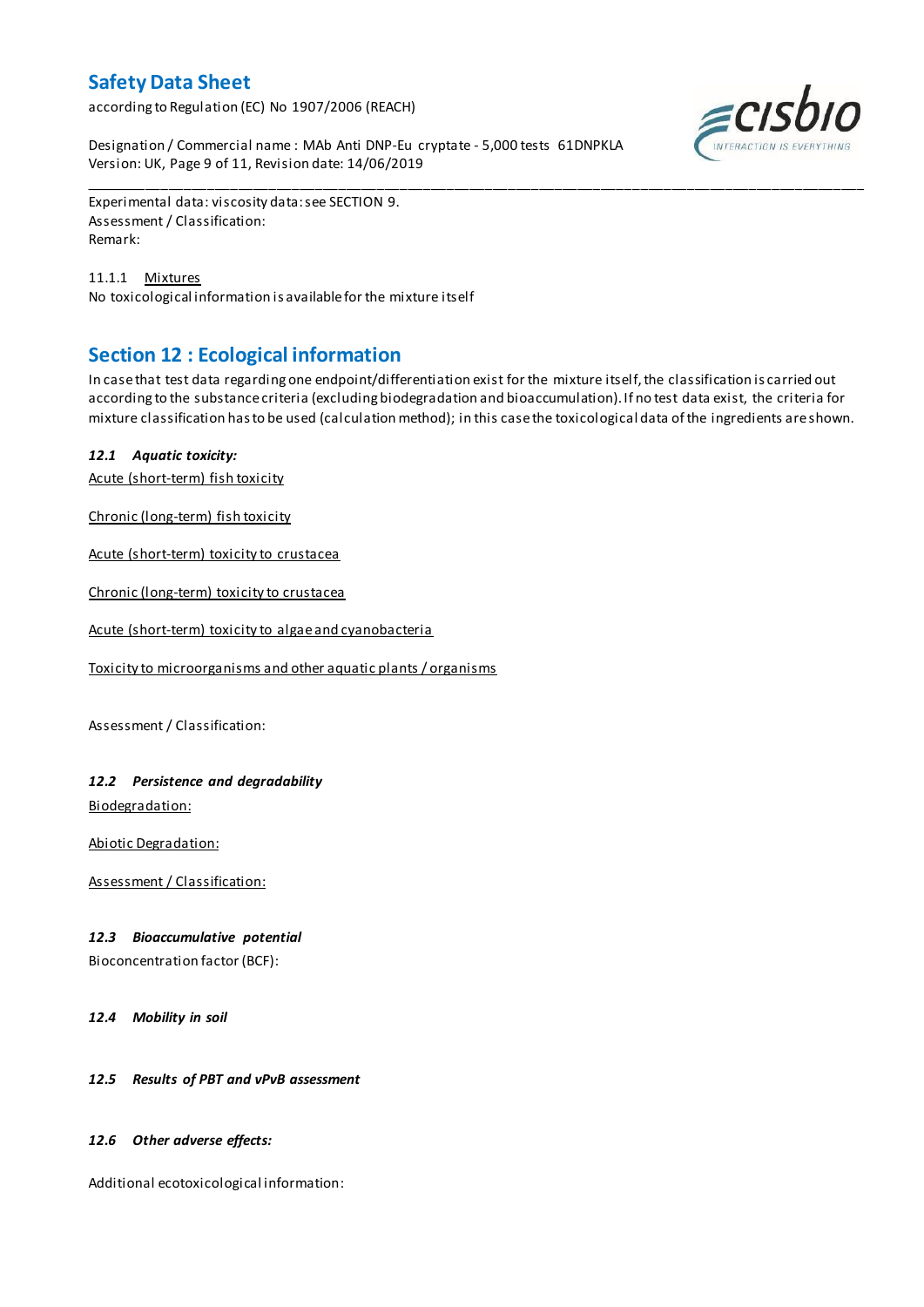according to Regulation (EC) No 1907/2006 (REACH)

Designation / Commercial name : MAb Anti DNP-Eu cryptate - 5,000 tests 61DNPKLA Version: UK, Page 10 of 11, Revision date: 14/06/2019



### **Section 13 : Disposal considerations**

#### *13.1 Waste treatment methods*

Waste treatment options:Dispose of waste according to applicable legislation. ;

## **Section 14 : Transport information**

| <u>ADR/RID/AND/IMDG/IATA</u> |  |
|------------------------------|--|
| UN No.                       |  |
| UN Proper shipping name      |  |
| Transport hazard class(es)   |  |
| Hazard label(s)              |  |
|                              |  |
| Packing group                |  |
|                              |  |

\_\_\_\_\_\_\_\_\_\_\_\_\_\_\_\_\_\_\_\_\_\_\_\_\_\_\_\_\_\_\_\_\_\_\_\_\_\_\_\_\_\_\_\_\_\_\_\_\_\_\_\_\_\_\_\_\_\_\_\_\_\_\_\_\_\_\_\_\_\_\_\_\_\_\_\_\_\_\_\_\_\_\_\_\_\_\_\_\_\_\_\_\_\_\_\_\_\_\_\_\_

#### *Transport in bulk according to Annex II of MARPOL 73/78 and the IBC Code*

| Land transport (ADR/RID)                                             |                                               |
|----------------------------------------------------------------------|-----------------------------------------------|
| Classification code ADR:                                             | Special Provisions for ADR/RID:               |
| Limited quantities for ADR/RID:                                      | Excepted Quantities for ADR/RID:              |
| Packing Instructions for ADR/RID:                                    | Special packing provisions for ADR/RID:       |
| Mixed packing provisions:                                            |                                               |
| Portable tanks and bulk containers Instructions:                     |                                               |
| Portable tanks and bulk containers Special Provisions:               |                                               |
| <b>ADR Tank Code:</b>                                                | ADR Tank special provisions:                  |
| Vehicle for tank carriage:                                           |                                               |
| Special provisions for carriage Packages:                            |                                               |
| Special provisions for carriage Bulk:                                |                                               |
| Special provisions for carriage for loading, unloading and handling: |                                               |
| Special Provisions for carriage Operation:                           |                                               |
| Hazard identification No:                                            | Transport category (Tunnel restriction code): |
|                                                                      |                                               |
| Sea transport (IMDG)                                                 |                                               |
| Marine Pollutant:                                                    | Subsidiary risk(s) for IMDG:                  |
| Packing provisions for IMDG:                                         | Limited quantities for IMDG:                  |
| Packing instructions for IMDG:                                       | <b>IBC Instructions:</b>                      |
| <b>IBC Provisions:</b>                                               | IMO tank instructions:                        |
| UN tank instructions:                                                | Tanks and bulk Provisions:                    |
| EmS:                                                                 | Stowage and segregation for IMDG:             |
| Properties and observations:                                         |                                               |
|                                                                      |                                               |
| Inland waterway transport (ADN)<br>Classification Code ADN:          |                                               |
|                                                                      | <b>Special Provisions ADN:</b>                |
| Limited quantities ADN:                                              | Excepted quantities ADN:                      |
| Carriage permitted:                                                  | Equipment required:                           |
| Provisions concerning loading and unloading:                         | Provisions concerning carriage:<br>Remark:    |
| Number of blue cones/lights:                                         |                                               |
| Air transport (ICAO-TI / IATA-DGR)                                   |                                               |
| Subsidiary risk for IATA:                                            | Excepted quantity for IATA:                   |
|                                                                      |                                               |

Passenger and Cargo Aircraft Limited Quantities Packing Instructions: Passenger and Cargo Aircraft Limited Quantities Maximal Net Quantity :